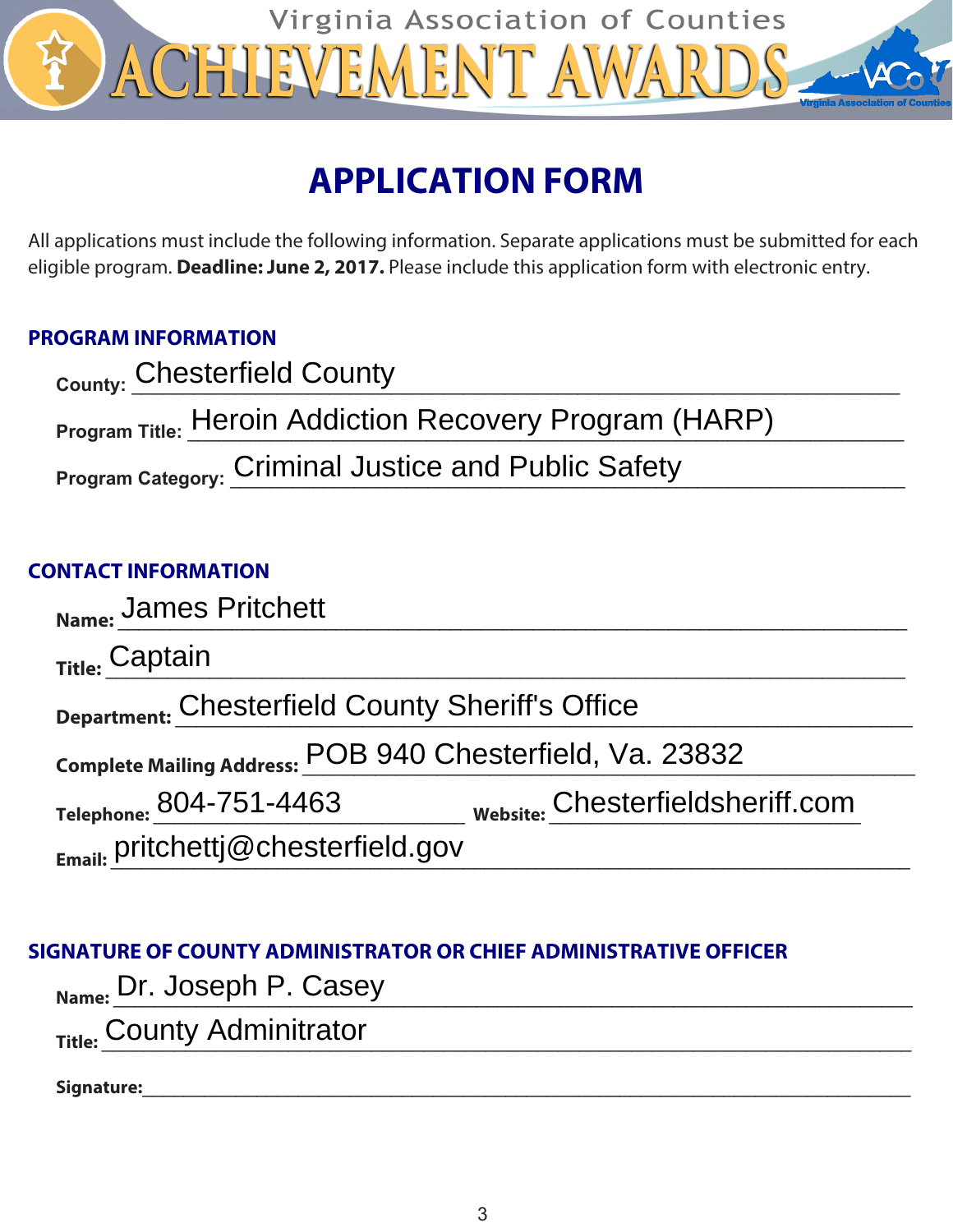## Program Overview

HARP is a very intensive and demanding recovery program that specifically addresses addiction from heroin only. It utilizes a myriad of therapeutic, medical and educational approaches to overwhelm the addict with options and tools to use that best fit their individual recovery path and what works best for them.

The Commonwealth of Virginia calculates costs per day of each jail within the Commonwealth. The most recent cost per day for Chesterfield County was set at \$119/day. This equates to a total taxpayer cost of \$4.3 million annually as compared to an overall HARP program cost of just under \$200,000

With inception of the Male HARP only dating back to March of 2016, and the female HARP to September of 2016, long-term data is not available to track the success of the program. However, we have tracked recidivism rates with the limited data available to date. We have defined recidivism as any new arrest that could incur a jail and or prison sentence.

|                                     | <b>Phase I Graduates</b> | <b>Non-Graduates</b> |
|-------------------------------------|--------------------------|----------------------|
| <b>HARP</b>                         | 19%                      | 35%                  |
| <b>Chesterfield Co. Drug Court</b>  | 25%                      | 58.5%                |
| <b>Statewide Drug Court Average</b> | 34.5%                    | 80%                  |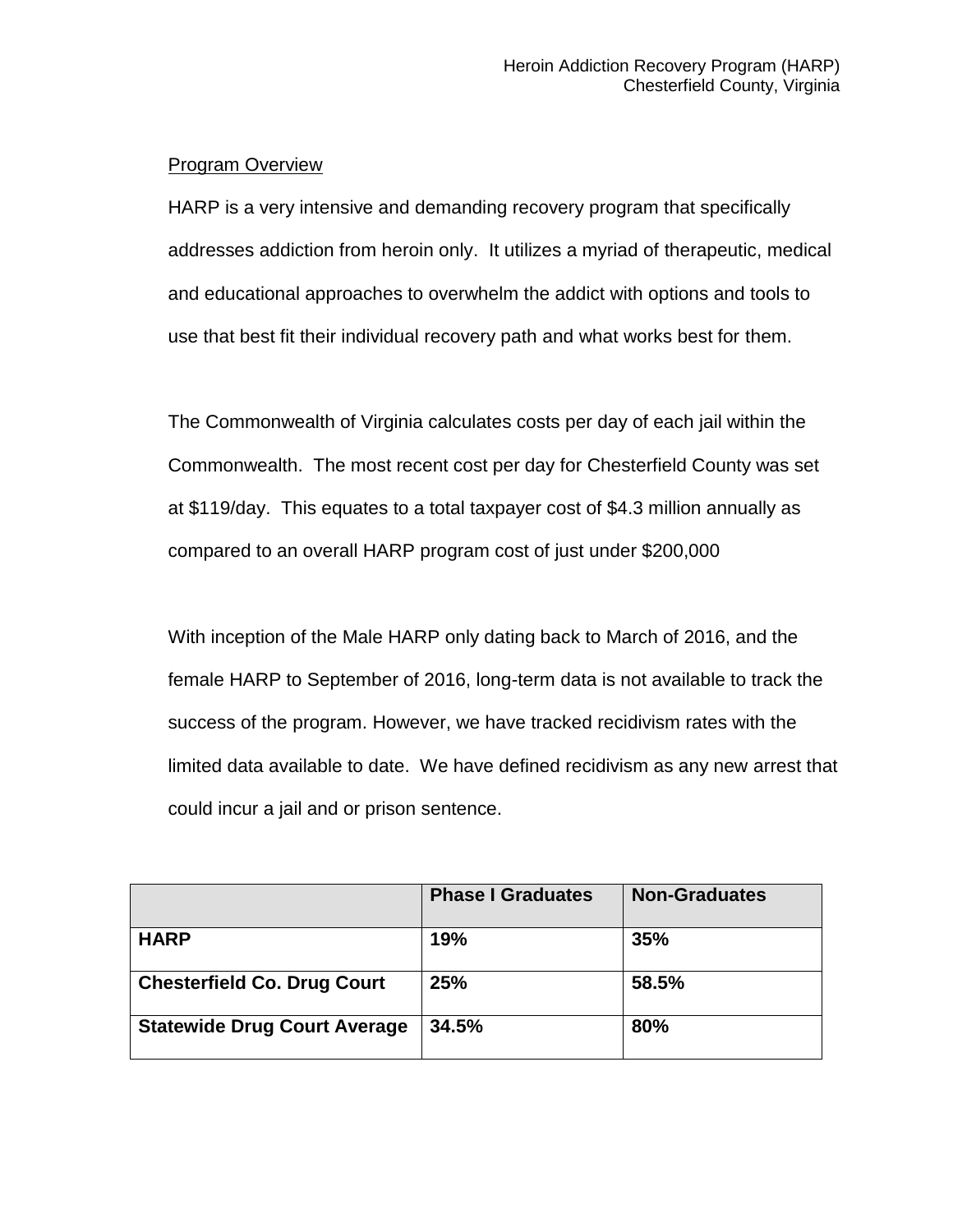#### Program Summary

The Heroin Addiction Recovery Program, or HARP, is a very intensive and demanding recovery program which specifically addresses addiction from heroin only. (Other programs in the jail focus on all addictions to include alcohol.) It utilizes a myriad of therapeutic, medical and educational approaches to overwhelm the addict with options and tools to use that best fit their individual recovery path and what works best for them. It is known that the best time to give someone help is at the very time they ask for it. For that reason, another distinction of HARP that makes it unique is that participants are both "pre" and "post" sentence which allows someone ready to recover to enter the program on the very same day they are incarcerated.

The outcomes of the program are measured using statewide recidivism data as well as information from post release clients about their improved quality of life. The statistical way the program's effectiveness is measured is through the software program, CORIS. CORIS provides statewide data about recidivism. We define recidivism as any new arrest that could incur a jail and or prison sentence. Currently our graduates have a 11% reactivation rate as compared to a 77% county average rate.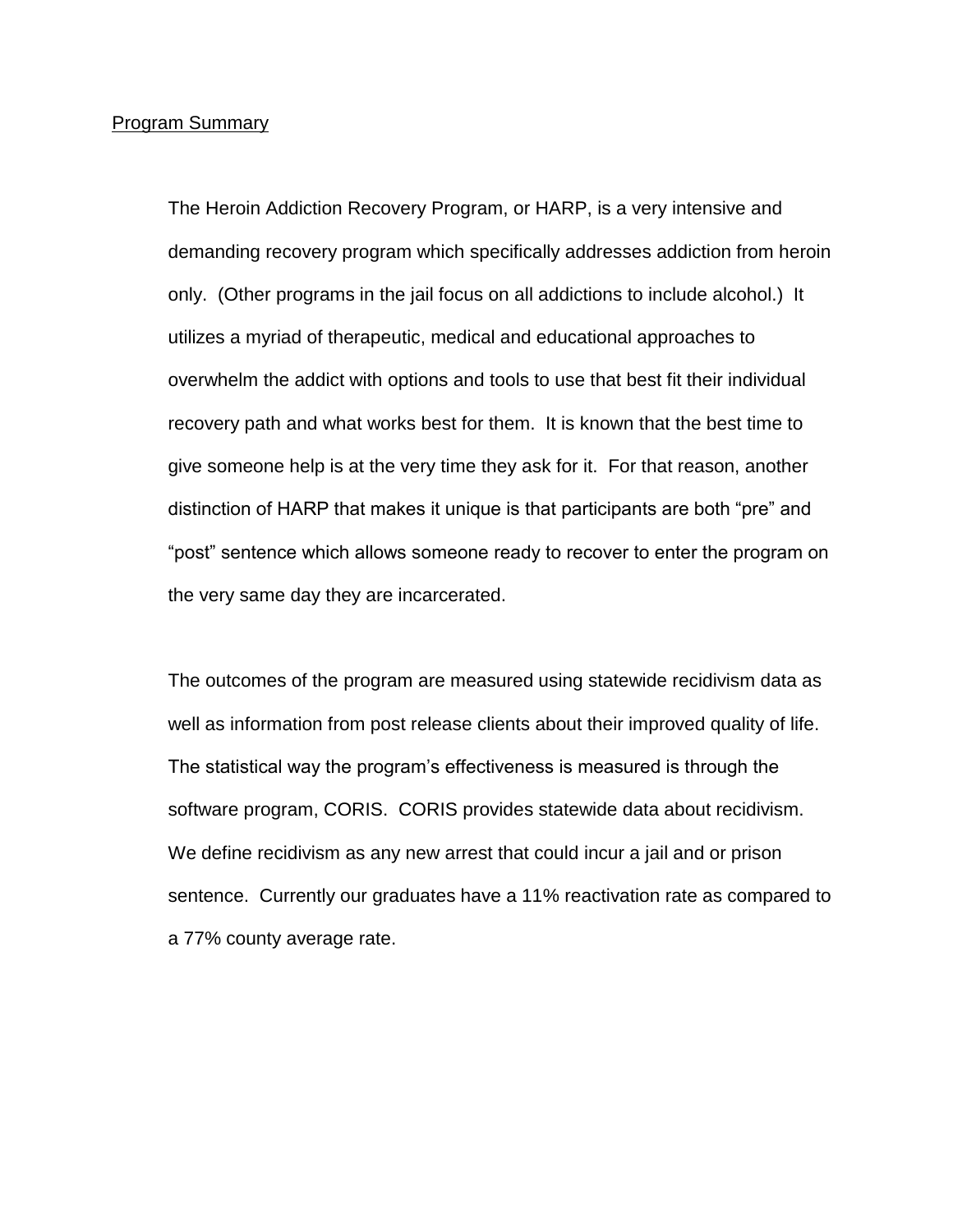#### Problem/Situation Facing the County

Heroin-related deaths jumped 39 percent from 2012 to 2013, and the longer-term trends are equally disturbing: from 2002 to 2013, the rate of heroin-related overdose deaths nearly quadrupled, per the Centers for Disease Control and Prevention. Heroin deaths even surpassed gun homicides for the first time, CDC data showed Opioid deaths continued to surge in 2015, surpassing 30,000 for the first time in recent history. That marks an increase of nearly 5,000 deaths from 2014. Deaths involving powerful synthetic opiates, like fentanyl, rose by nearly 75 percent from 2014 to 2015. In a grim milestone, more people died from heroin-related causes than from gun homicides in 2015. As recently as 2007, gun homicides outnumbered heroin deaths by more than 5 to 1 and in some areas, like Virginia, heroin deaths have surpassed traffic fatalities. Chesterfield County is not immune to this epidemic. It is here, it is now and it is killing our sons, daughters, brothers, sisters, mothers, fathers, and friends.

HARP is a very intensive and demanding recovery program that specifically addresses addiction from heroin only. (Other programs in the jail focus on all addictions to include alcohol.) It utilizes a myriad of therapeutic, medical and educational approaches to overwhelm the addict with options and tools to use that best fit their individual recovery path and what works best for them. HARP is also a voluntary program that only those committed to living a clean and sober life can apply to be part of. Once they apply a thorough screening process takes place to determine if in fact the individual is a heroin addict and if they are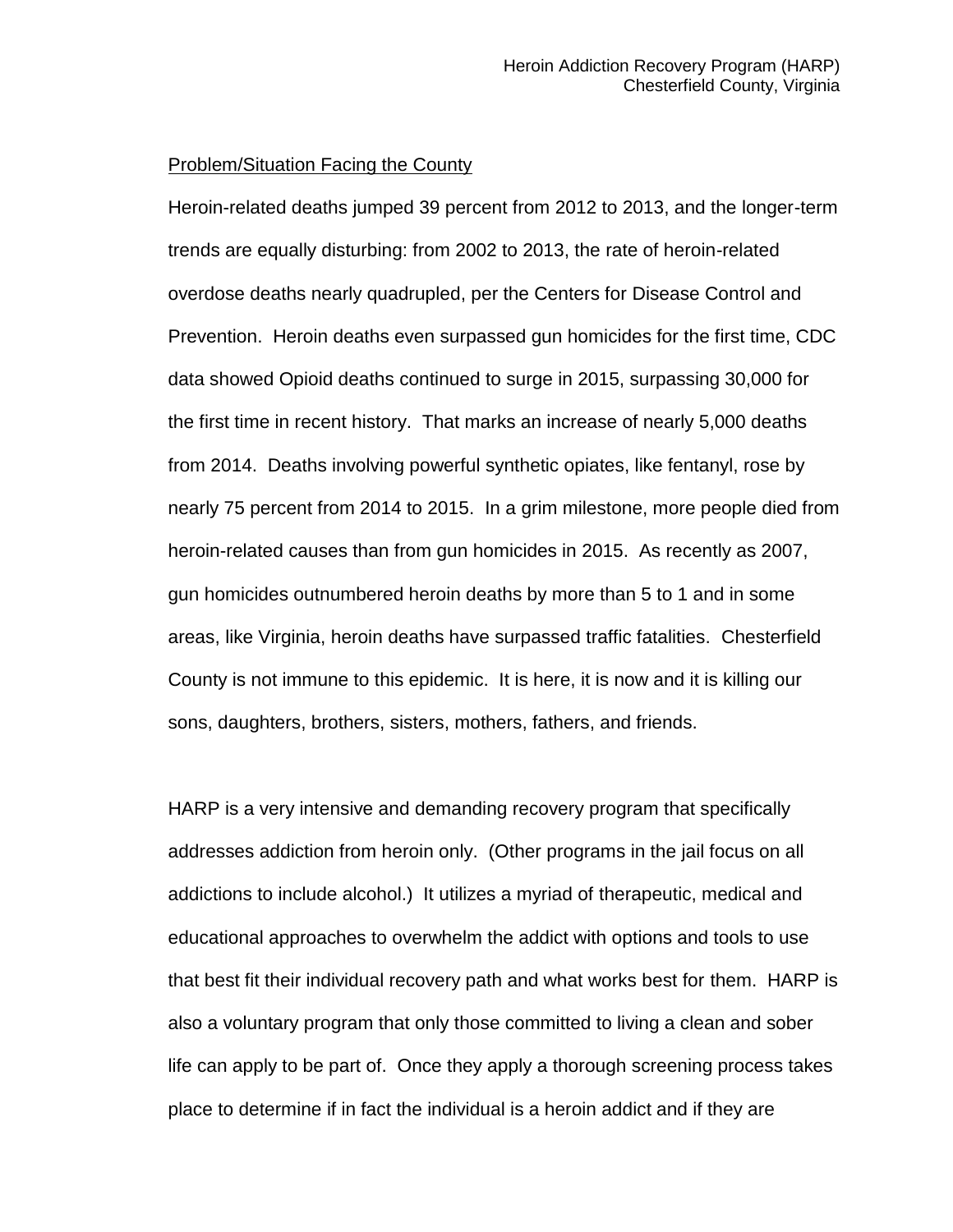determined to beat that addiction. Additionally, there have been instances where the court has ordered offenders to enter program. In most, if not all these cases, those being directed into the program are still doing so because they have requested it.

HARP is a two-phase program. Phase I, which usually takes approximately six months to complete, consists of peer-to-peer recovery, skills training, professional recovery and discharge planning and other courses that will be described in detail later in this program guide. Phase II is based on each person's needs and eligibility to participate in alternative sentencing such as work release and home incarceration. To continue their recovery, it is mandatory that participants, if not incarcerated, attend meetings with local NA groups or other substance abuse practitioners

The approach to recover from opiates must keep the participants engaged and attach the disease from many angles. These include medical, clinical, peer-topeer, mental health, professional, spiritual, family and aftercare.

There are several components of HARP that required innovative thinking and collaboration with local partners and community members that are described in the individual sections of the program.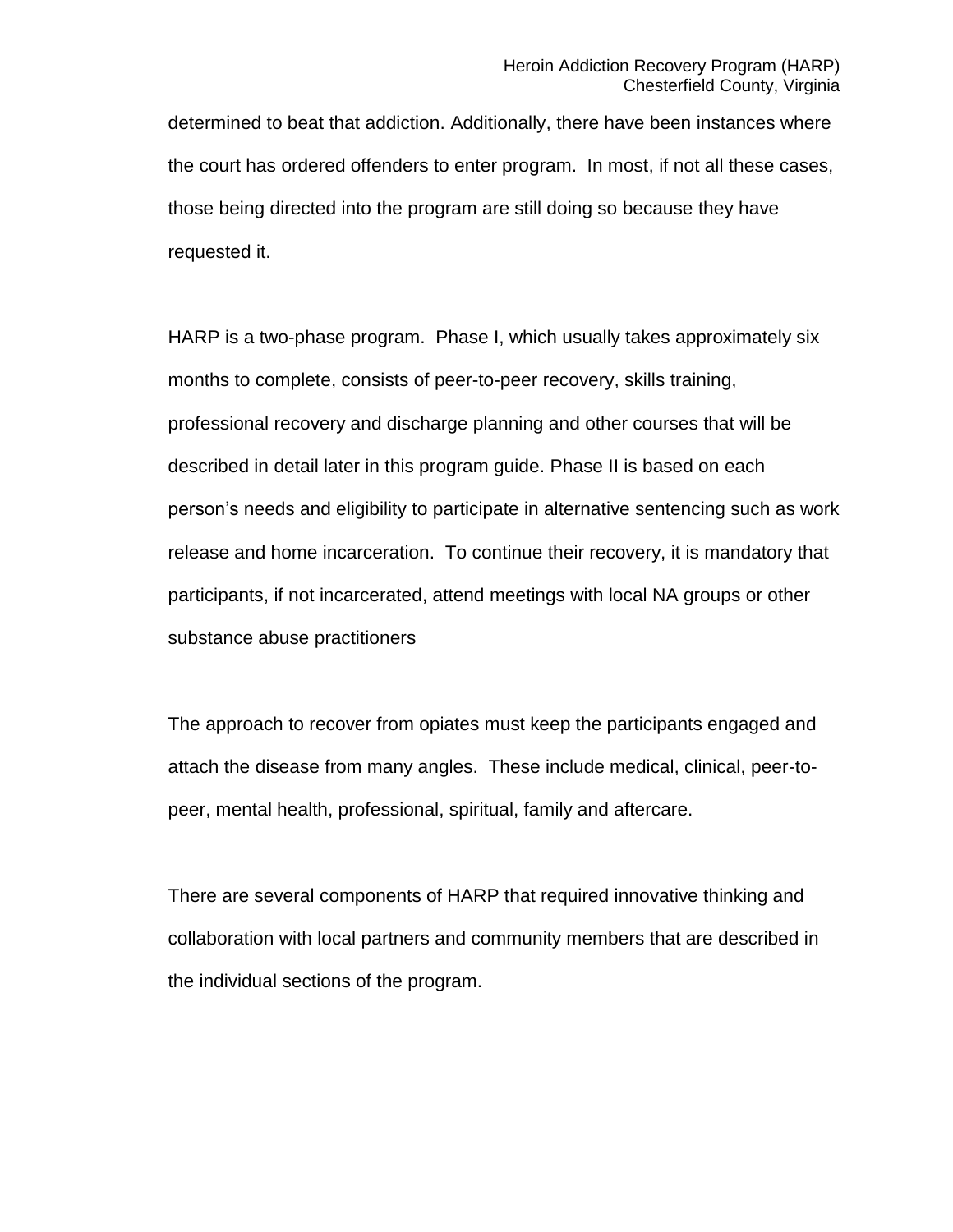By design, members of HARP were located directly across the hall from the Medical Division to assist with direct on-site help white undertaking the very traumatic and physical withdrawal from heroin, as well as to address other medical aspects that arise though addiction. It is well known that many people who have substance abuse issues may also have underlying mental health issues (i.e. Depression, Bipolar Disorder). Treatment of these issues must coincide with the treatment of substance abuse to have the best chance for recovery. Our-in-house Mental Health Team is comprised of the Medical Director, Psychiatrist and two Mental Health Clinicians. The psychiatrist can diagnose and treat any mental health issues which may be contributing to substance abuse and/or undermining a successful recovery. Our two clinicians round out the Jail Mental Health Team. The Senior Clinician will be providing individual and group therapy sessions in \*Moral Reconation Therapy (MRT). He/she also performs clinical assessments to determine diagnosis and develop jail-based recommended treatment plans in conjunction with the medical director and psychiatrist. The second clinician provides group therapy sessions on "Seeking Safety" and re-entry groups. He/she will develop and complete release plans for inmates with MH/SUD referral and resource information. He/she will also provide discharge planning summaries and re-entry coordination (determining appropriate services, linking, and coordinating service providers) into the community.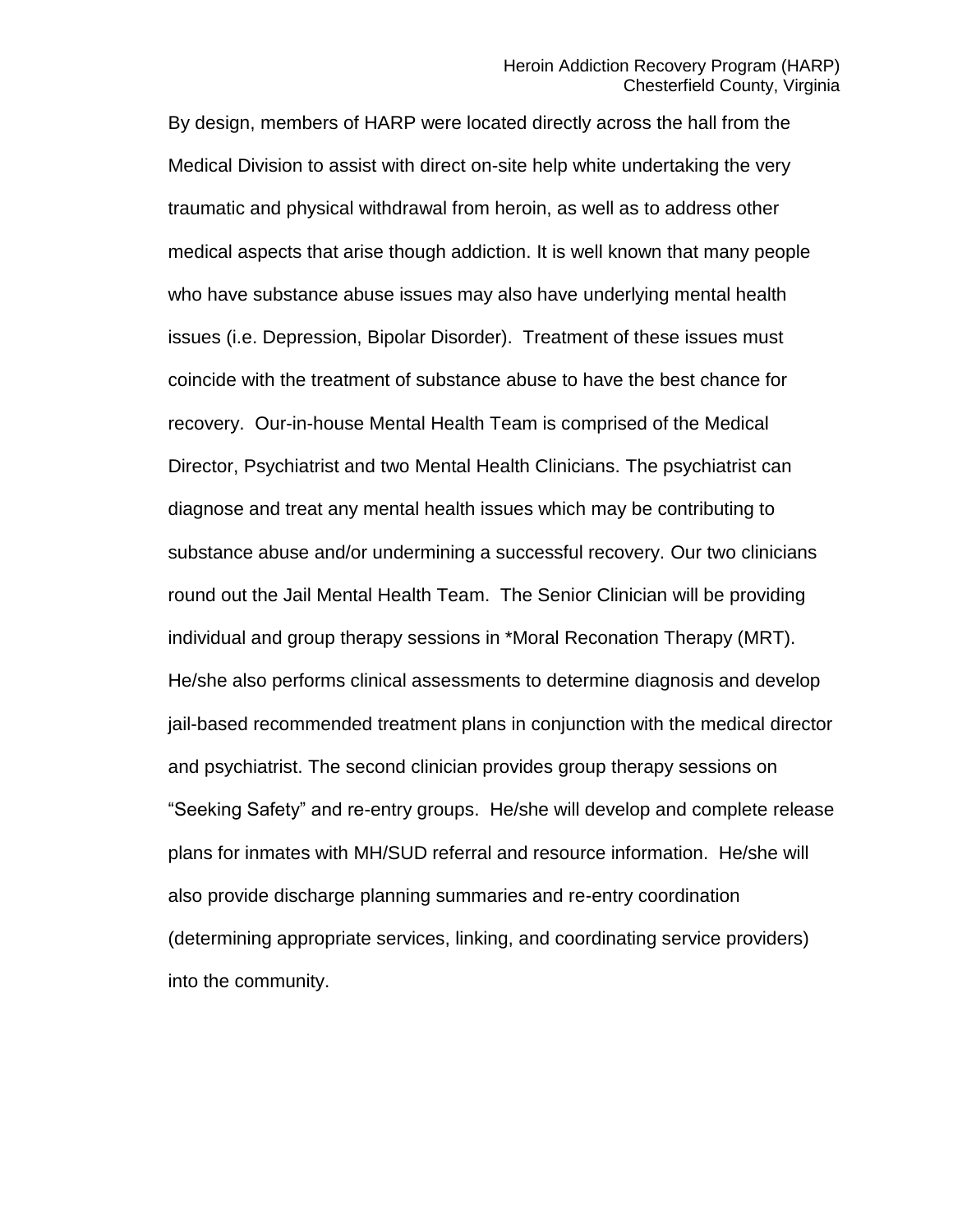Perhaps the most heralded component of HARP is our organized peer-to-peer counseling which is provided by the McShin Foundation out of Richmond which conducts the 12-step NA recovery model. While providing the tools for recovering individuals to create positive lifestyles, they aim to spread the word of recovery and educate families, communities and government regarding substance abuse disorders as well as reduce the stigma attached to them.

Mental Health Clinicians from Chesterfield CSB provide counseling for the following is smaller sessions for all participants. The sessions cover skill groups from the "Substance Abuse Stages of Change Therapy Model".

A part-time clinician was hired by the Sheriff's Office who assists in providing case planning which addresses needs of the individual to concentrate on. Case plans include two to three goals the participant agrees to and a date they project the goal will be completed. The clinician discusses any barriers, triggers, strengths, and resource recommendations to help the achieve their goal. As the participant nears completion, the clinician assists in discharge planning and linking the offender to appropriate housing and/or treatment centers. If the discharge is known in advance the counselor can discuss what activities will assist the person once released.

ACE's and Resilience Workshop and Rising Strong Curriculum is a course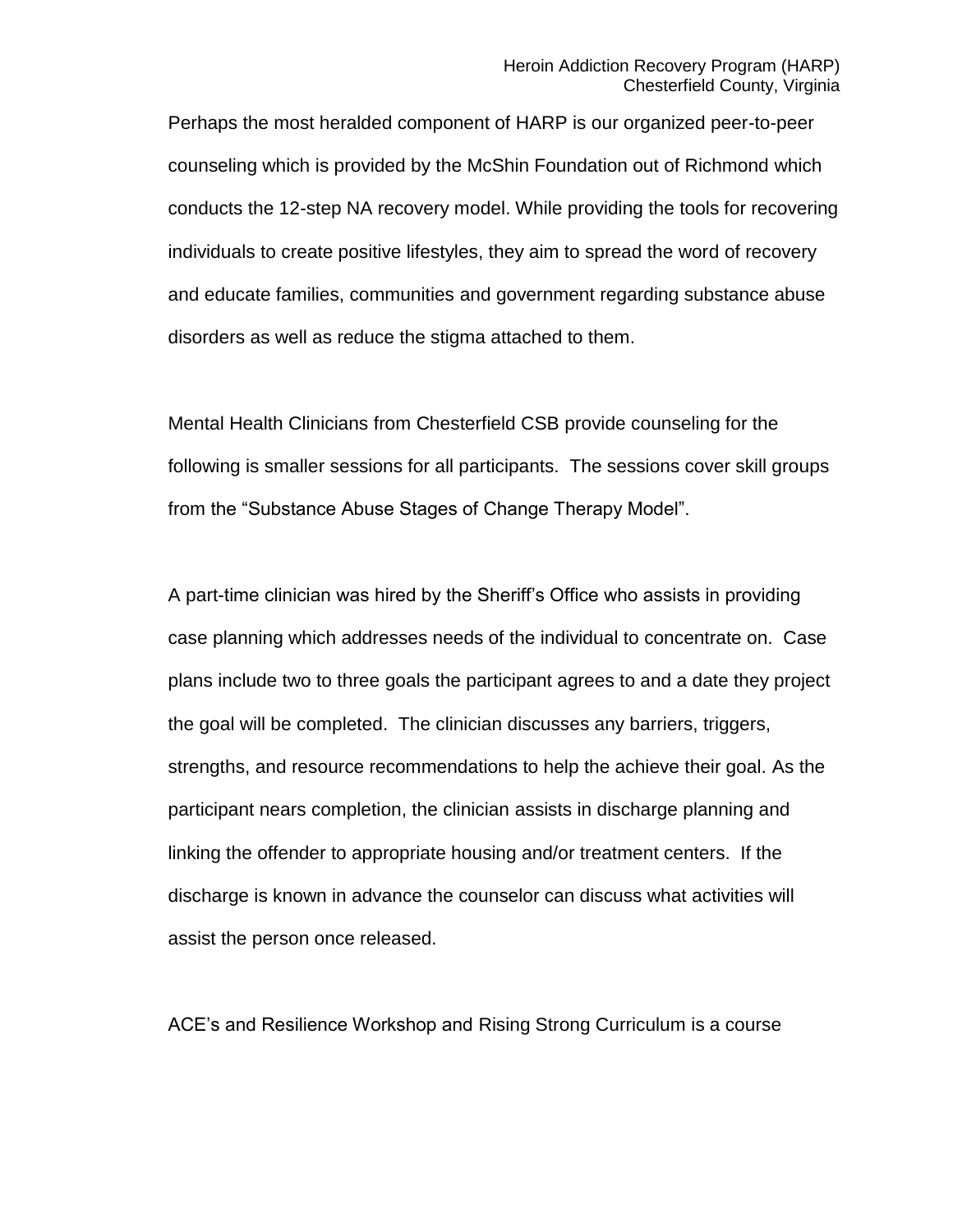taught by Dr. Allison Jackson, LCSW of Integration Solutions, Inc. and John Richardson-Lauve. The workshop specifically focuses on enhancing their understanding of how negative experiences in childhood have led to adversity they have experienced. Due to those adversities, it has impacted their ability to make health choices in their life. This class focuses on the five following areas:

Therapy dogs are trained to provide comfort and affection to those in stressful situations. The program is designed to show offenders how they can use K9 companions to deal with stress once relapsed and how to use them to avoid triggers that contributed to their addictions.

Music Therapy is a clinical and evidence-based use of musical interventions used by a professional. Music is used to accomplish individualized goals within a therapeutic relationship.

The incarceration of a parent affects rising numbers of children. Families affected by parental incarceration face many challenges: separation, stigmatization, disrupting in the home environment and the loss of family income. These challenges have been associated with negative outcomes for children, including poor parental bonding, internalizing and externalizing disorders and low school achievement. This gap represents a lost opportunity to intervene with atrisk families to improve family functioning, particularly during the critical period before re-entry.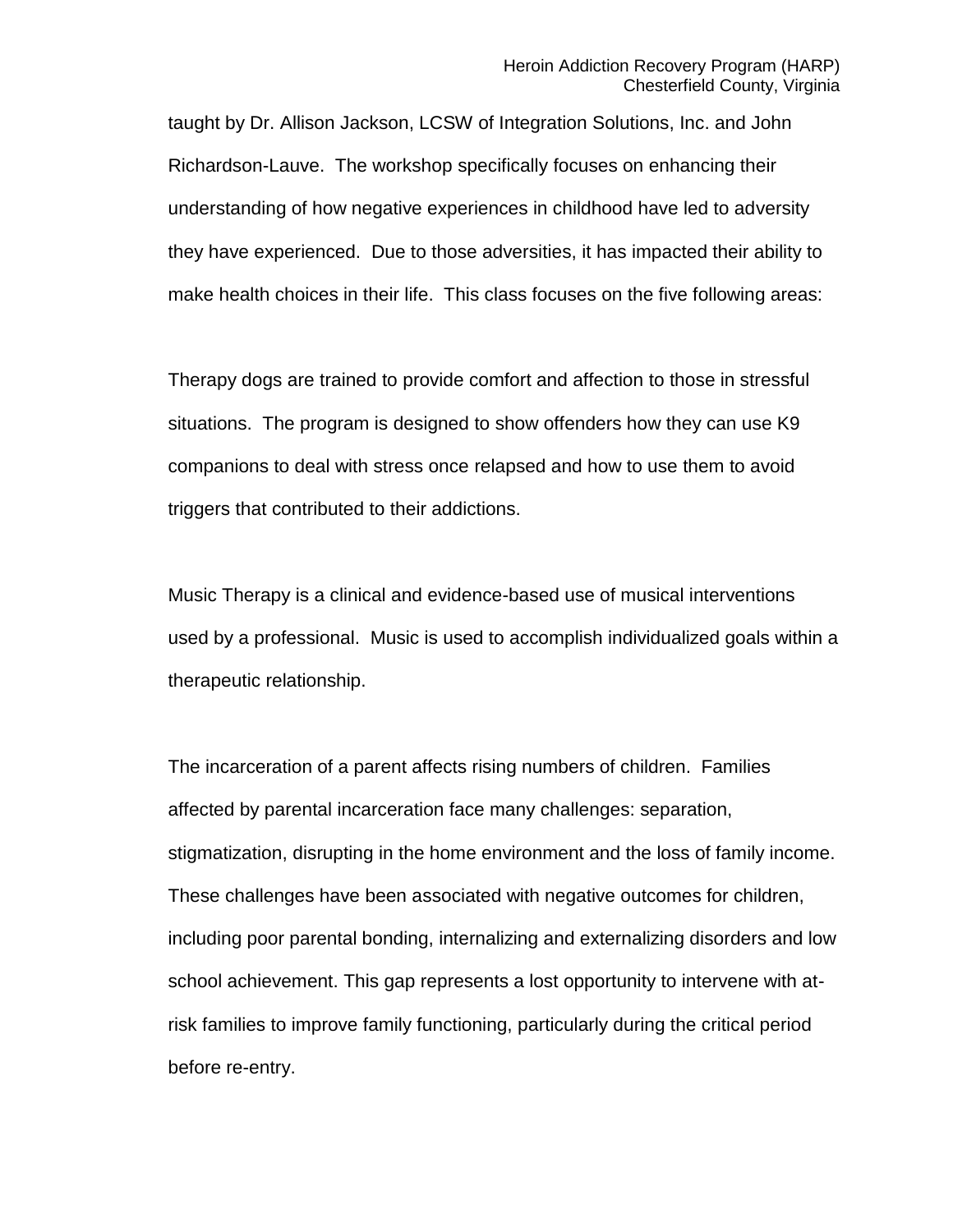The Chesterfield County Sheriff's Office partners with Good News Jail and Prison Ministry in providing spiritual and faith based services to those that request the services. The ministry's message is to plant and build the church of Jesus Christ around the world. The program is a biblically centered program designed to teach inmates how their world and personal view relates to every are of life.

The Sheriff's Office also collaborates with other faith providers within the community to provide our diverse population access to faiths and beliefs of their choosing.

It is no secret that having physical fitness as part of HARP strengthens the effects of recovery. One study of patients being treated for substance abuse published in Mental Health and Physical Activity reveals physical fitness regimens can lead to a sense of accomplishment; feeling stronger, improved health and increased confidence in staying clean and sober.

Once an offender reaches the following milestones, they are eligible for graduation of Phase I.

- Minimum of six months of peer-to-peer instruction in the 12-step model;
- Completion of a treatment plan and discharge plan;
- Completion of CSB Life Skills Training;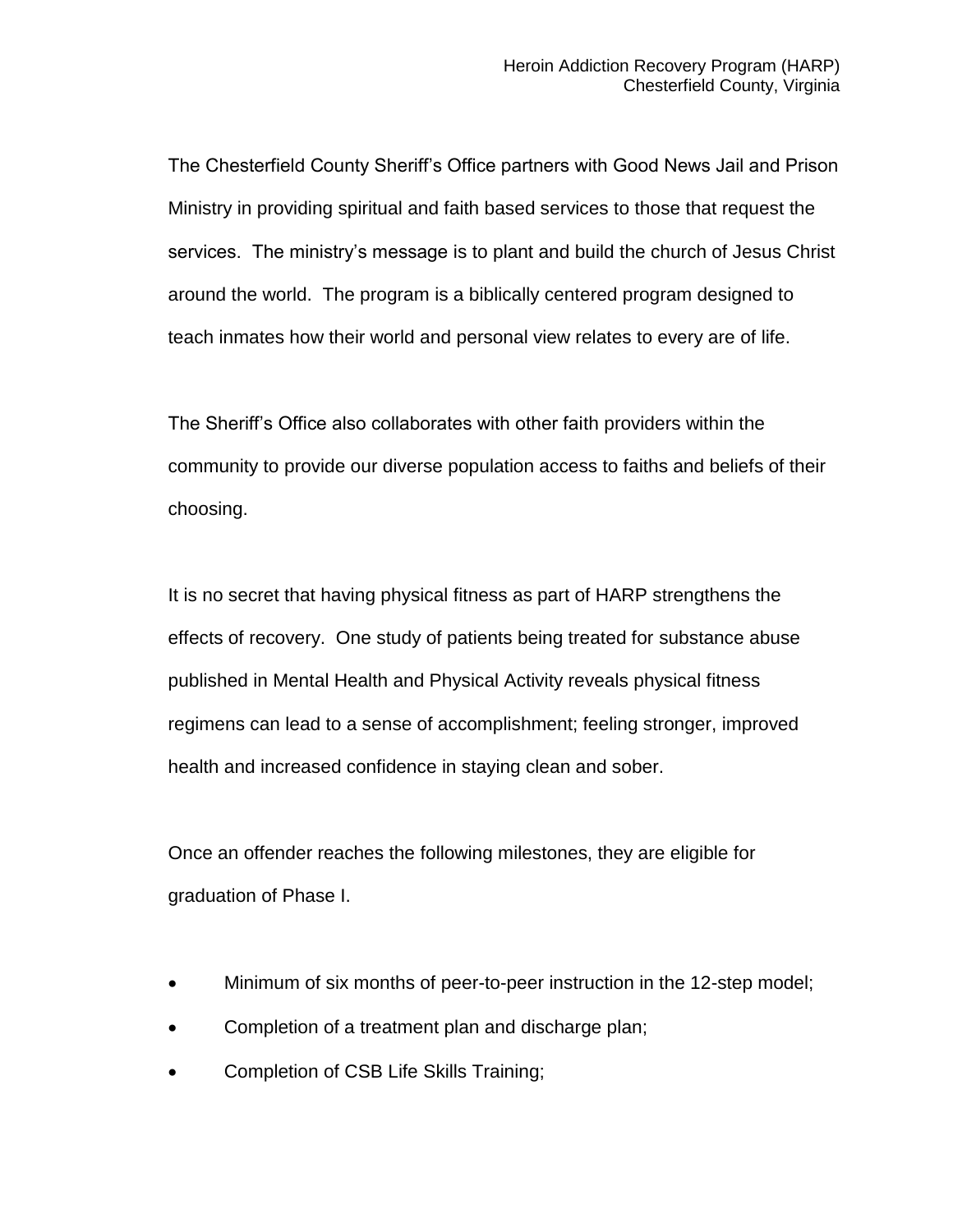- Completion of trauma related programming (if identified as required); and
- Completion of parenting courses (if identified as required).

Another paradigm shift that makes HARP unique is that offenders who participate in the program and are released through posting bond or bail, or on their own recognizance by a Judge, or simply serving their time, can return to the inside of our jail to continue their peer-to-peer sessions. With the lack of recovery programs on the outside knowing that these participants desire to continue with their recovery, we allow them to re-enter the jail every day/any day to maintain their work with the program. In addition to former participants, HARP has also been opened, on rare occasions, to heroin addicts on the street who have not been arrested and placed in the criminal justice system yet but who strongly desire to end their addiction. They have been permitted to join in on the counseling sessions for a limited numbers of times.

Perhaps one of the most important attributes of HARP, and one most demanding as well, is the personal investment made by many members of the staff up to and including the Sheriff who makes almost daily visits to both HARP wards. These visits for some of the HARP members are the first time they have seen law enforcement in a positive role. They also serve to reinforce with the members that someone does care for them as many have lived in a world void of respect, care and love. From the very top of the organization to the first-line deputies, the vision for HARP must be understood and accepted for the program to succeed.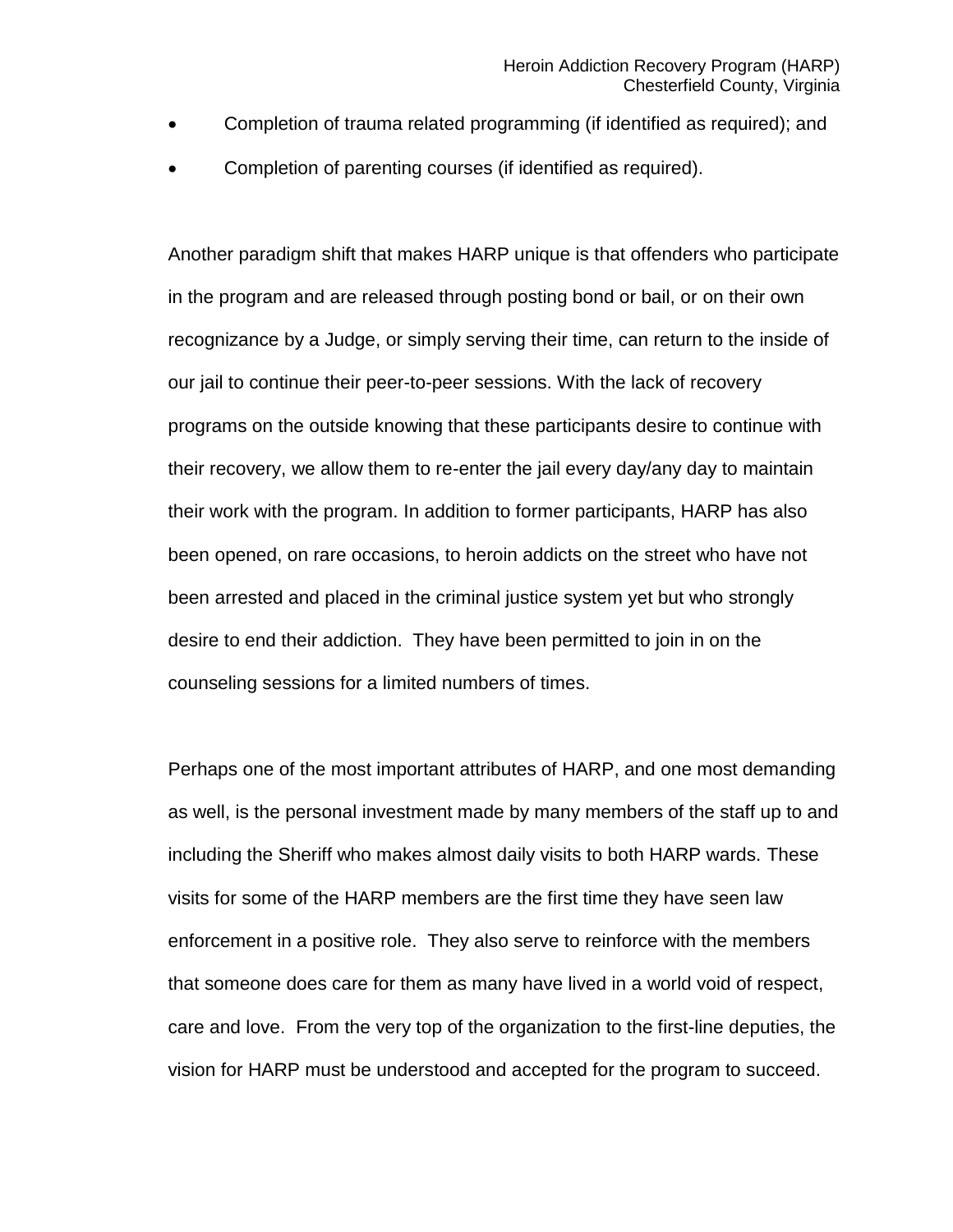This also included taking two deputies off their normal assignments and having one male deputy and one female deputy assigned directly to HARP to serve as their liaison.

HARP invests much time in trying to break down the stigma of being an addict as well as the accompanying stigma of being a "convict" by opening its doors to a multitude of print media and video news organizations to educate the general public about this crisis as well as to start building the community support needed to win the battle against it. The media coverage worked to humanize this issue and to bring it home which has had a very positive effect in our community. Our HARP participants, although at the very beginning very reluctant to have their faces seen or their names released, soon not only realized they had a powerful story to tell but that telling their story was also therapeutic to them and their road to recovery.

In addition to the media coverage HARP also conducted several live Facebook feeds directly from the living quarters of the HARP participants, another out of the box concept in educating the larger community Nationwide regarding this issue. This was highlighted on a documentary publicized nationwide by Addiction Across American in the Huffington Post.

When HARP was first being established we were already out of the regular budget request process for the upcoming fiscal year so we knew there was not a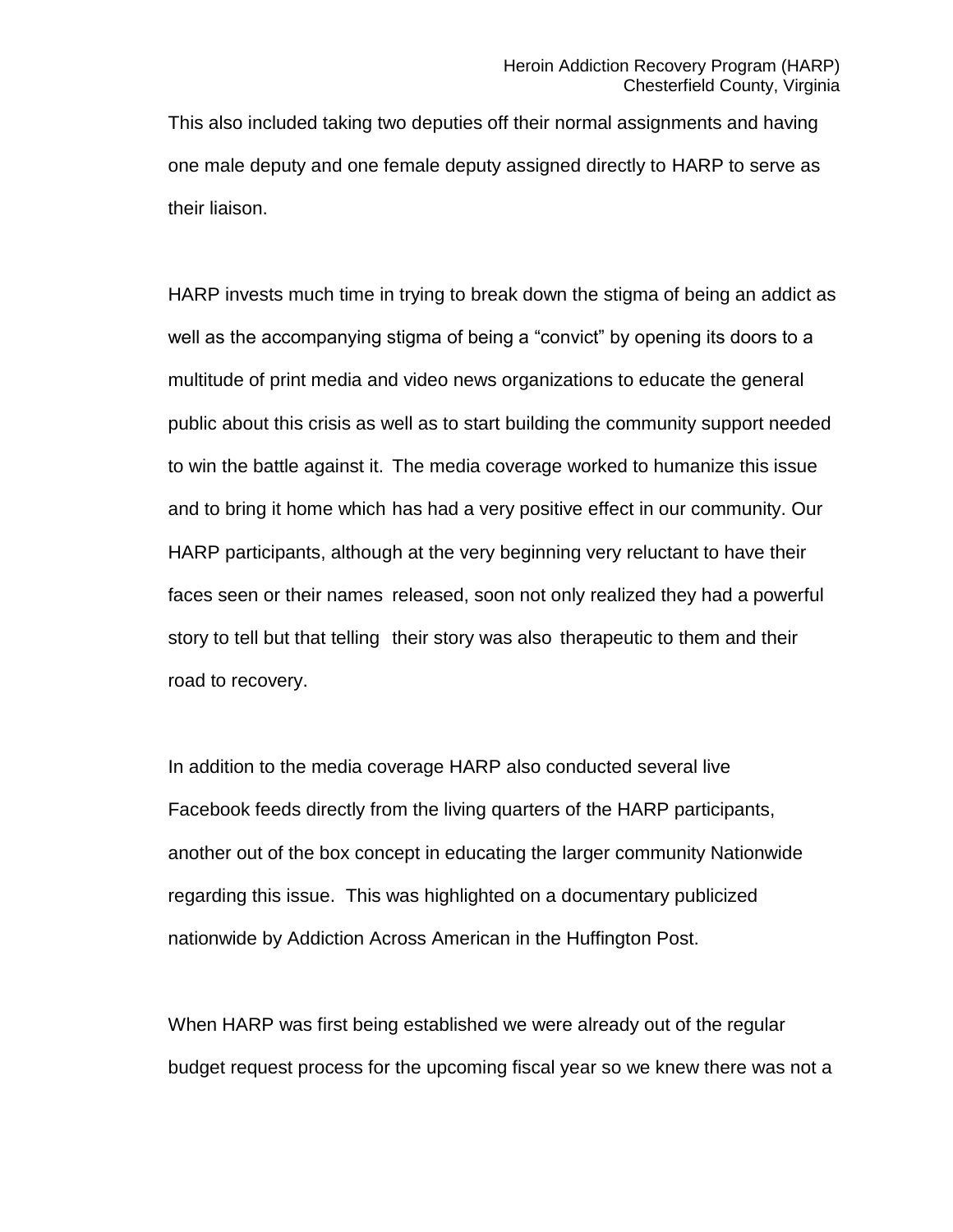method to receive funding we could use. We also knew any delay in trying to receive funding would result in additional lives lost to heroin overdoses so we moved forward with the understanding that we would have to pinch pennies and find the funds to make this work out of existing budget resources. Additional funds were obtained through active solicitation for donations from the community.

Fortunately, with the success of our program that we have witnessed and with an understanding and compassionate governing body, when the budget process for the following fiscal year did come about they did recommend funding it.

## **Male HARP (60 maximum participants)**

|                             |                                            | Monthly | Annually |
|-----------------------------|--------------------------------------------|---------|----------|
|                             | Peer-to-Peer counseling (McShin)           | \$600   | \$7,200  |
| <b>HARP Books/Materials</b> |                                            | \$300   | \$3,600  |
|                             | Therapy Clinician (exit planning)          | \$600   | \$7,200  |
|                             | Therapy Clinician (trauma identification)  | \$600   | \$7,200  |
| Music therapy               |                                            | \$600   | \$7,200  |
| Caritas                     | (alternative housing/skill building) \$800 |         | \$9,600  |
| Gatorade                    |                                            | \$60    | \$720    |
| <b>HARP</b> Incidentals     |                                            | \$100   | \$1,200  |
|                             | Total costs without HARP deputy            | \$3,660 | \$43,920 |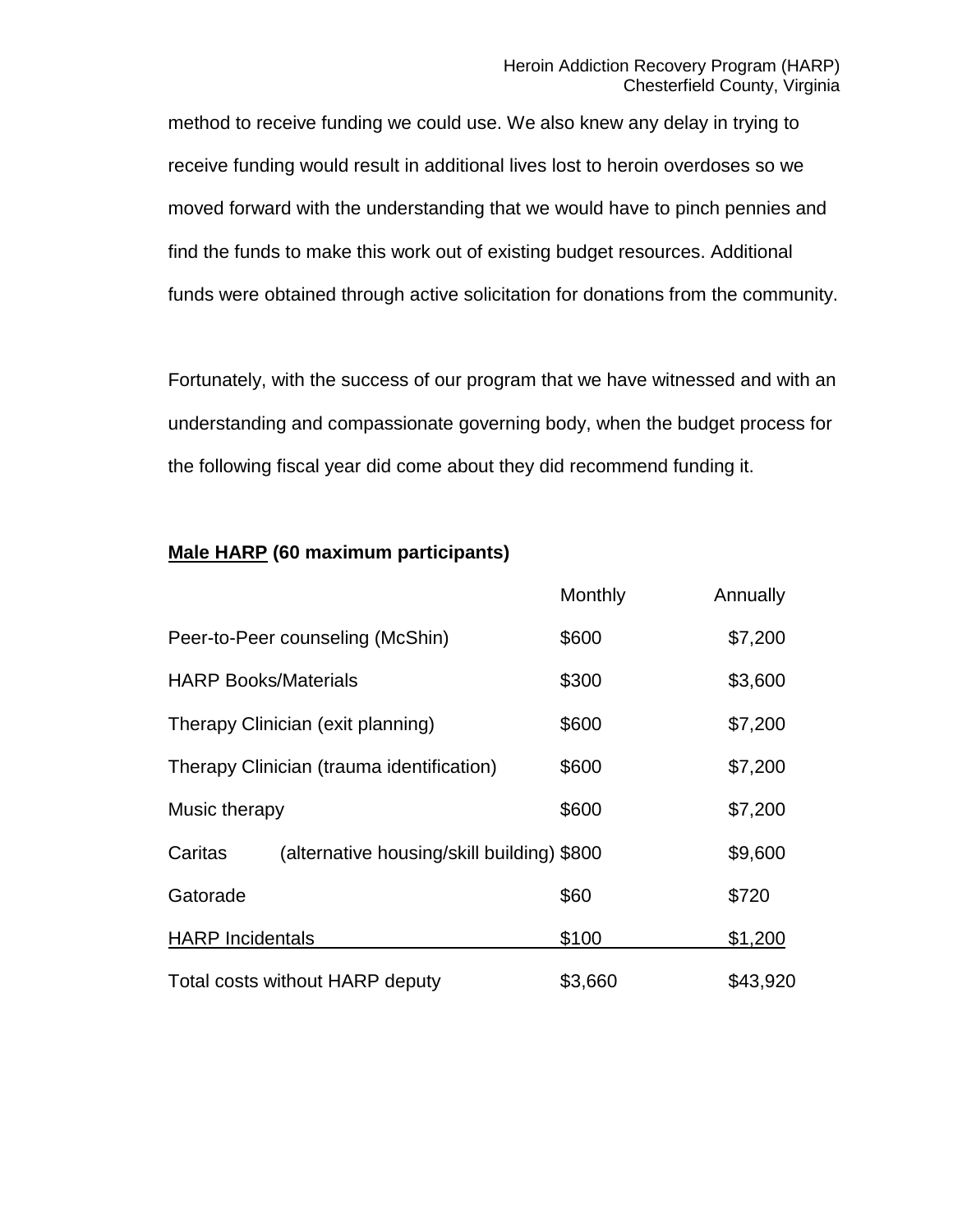## **Female HARP (40 maximum participants)**

|                                           | Monthly | Annually |
|-------------------------------------------|---------|----------|
| Peer-to-Peer counseling (McShin)          | \$600   | \$7,200  |
| <b>HARP Books/Materials</b>               | \$200   | \$2,400  |
| Therapy Clinician (exit planning)         | \$600   | \$7,200  |
| Therapy Clinician (trauma identification) | \$600   | \$7,200  |
| <b>Music Therapy</b>                      | \$600   | \$7,200  |
| Gatorade                                  | \$60    | \$720    |
| <b>HARP</b> Incidentals                   | \$80    | \$960    |
| Total costs without HARP deputy           | \$2,740 | \$32,880 |

## **Total annual costs for both programs without HARP deputy: \$76,800**

| <b>Total costs with HARP Deputies</b>        | \$190,668 |
|----------------------------------------------|-----------|
| Cost for two dedicated HARP deputies \$9,489 | \$113,868 |

The Commonwealth of Virginia calculates costs per day of each jail within the Commonwealth. The most recent cost per day for Chesterfield County was set at \$119/day. This equates to a total taxpayer cost of \$4.3 million annually as compared to an overall HARP program cost of just under \$200,000

Throughout this time, recidivism data has been reviewed a couple of times by use of the CORIS software. Although recidivism data can be measured many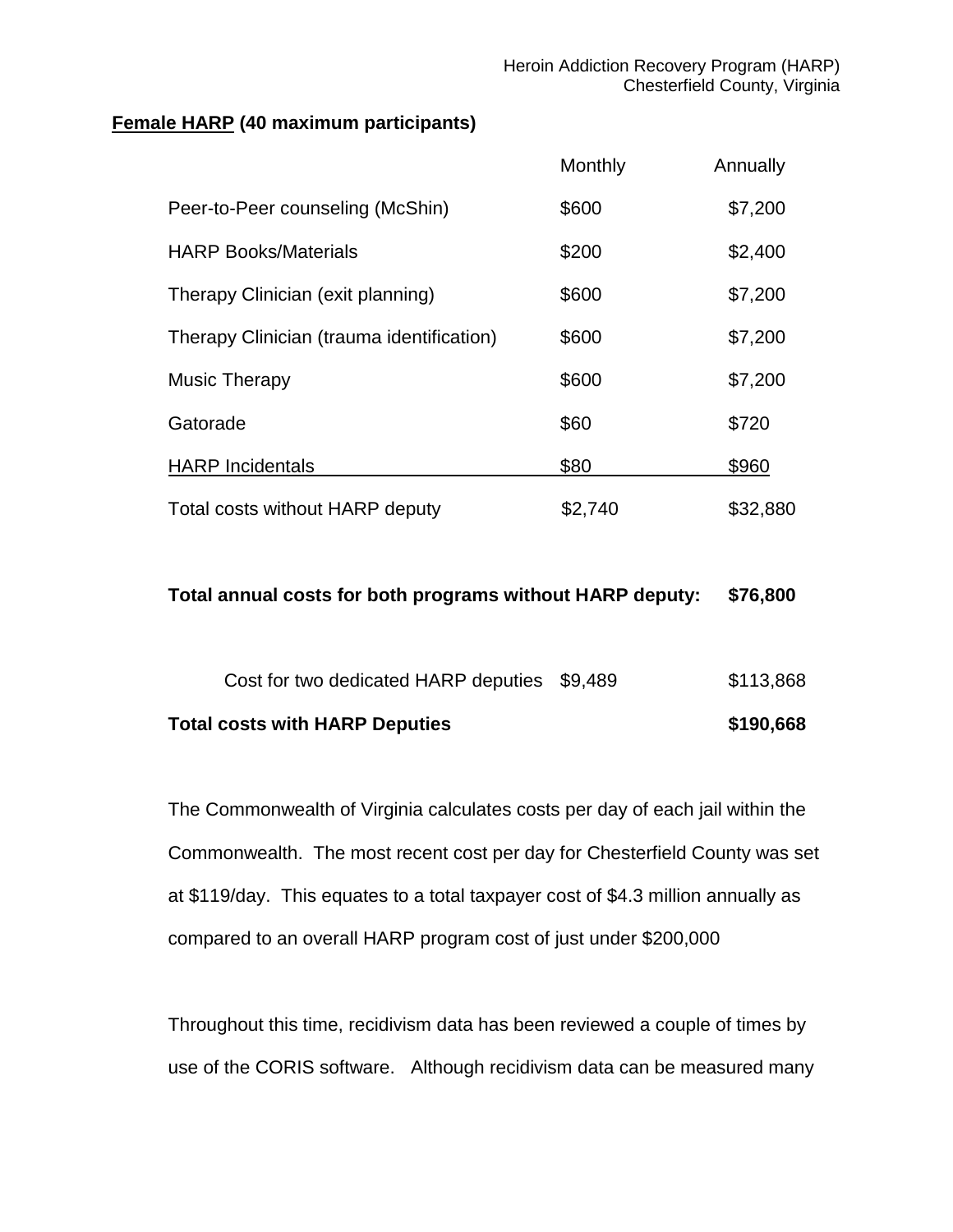different ways, Chesterfield County looks at recidivism from a state level. This means when looking at the overall effectiveness of the program, data about repeat offenses by previous participants is gathered state-wide, not merely jurisdictionally.

With inception of the Male HARP only dating back to March of 2016, and the female HARP to September of 2016, long-term data is not available to track the success of the program. However, we have tracked recidivism rates with the limited data available to date. We have defined recidivism as any new arrest that could incur a jail and or prison sentence.

|                                     | <b>Phase I Graduates</b> | <b>Non-Graduates</b> |
|-------------------------------------|--------------------------|----------------------|
| <b>HARP</b>                         | 19%                      | 35%                  |
| <b>Chesterfield Co. Drug Court</b>  | 25%                      | 58.5%                |
| <b>Statewide Drug Court Average</b> | 34.5%                    | 80%                  |

However, researchers and professionals would consider true success of the program to be measured on a much smaller scale. For individuals who struggle with the disease of addiction it is imperative to consider how one's quality of life has improved after receiving treatment. For instance, remaining sober for more consecutive days than ever before, obtaining a 12-step sponsor, engaging in support services, and/or attending 12-step meetings on a regular basis are a few smaller ways to measure success in the life of someone in recovery. However, it is proven difficult to collect this data due to the population being rather transient.